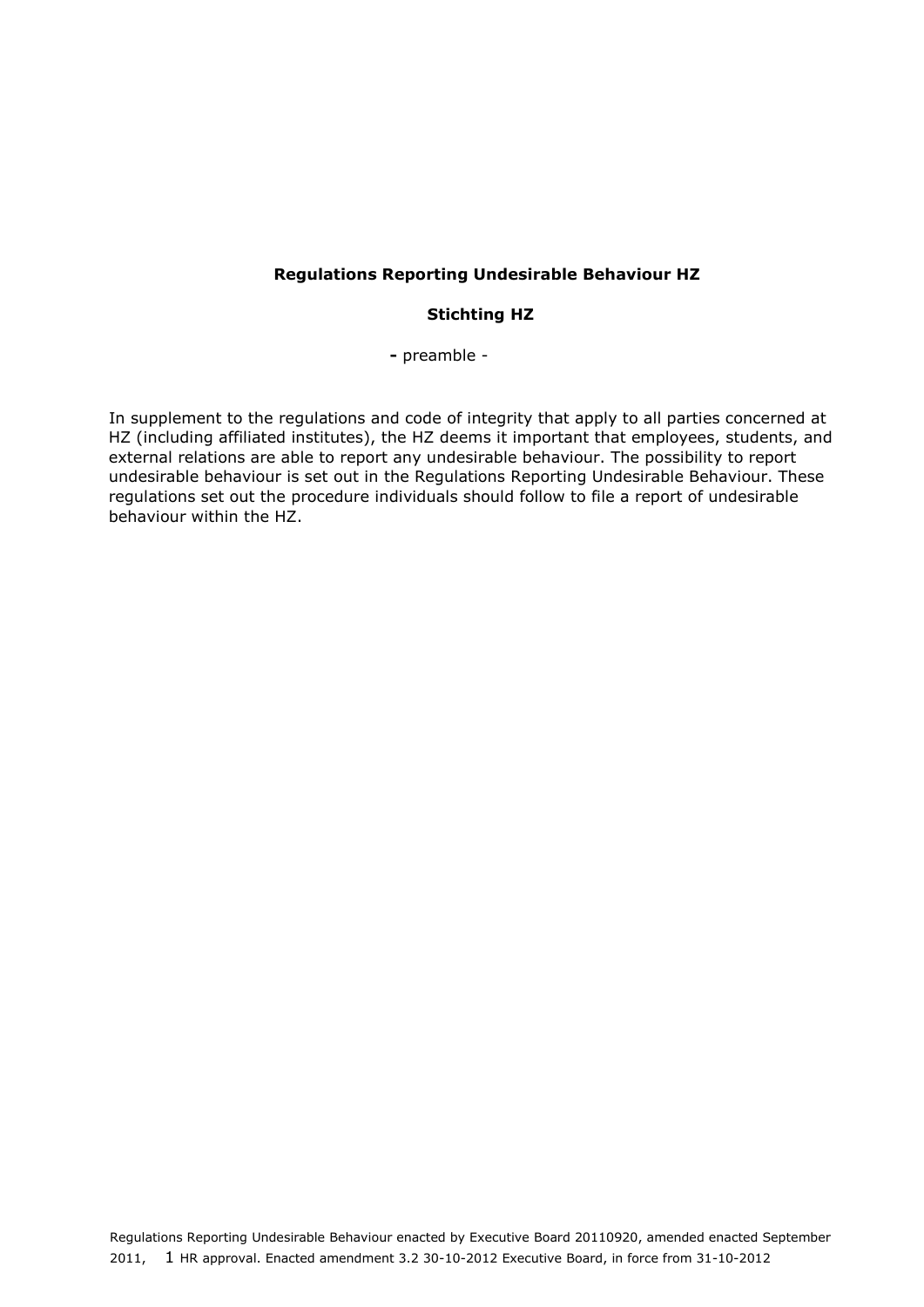# **Regulations Reporting Undesirable Behaviour HZ**

# **Stichting HZ**

### Article 1. Definitions

The following definitions are used in this regulation:

- 1. **HZ**: Stichting HZ;
- 2. **Party Concerned**: person who, on the basis of the HBO-cao, is (or was) employed at the HZ, any other person who is (or was) working for the HZ, and those who are enrolled as a student or an external at the HZ as within the meaning of title three of chapter 7 WHW;
- 3. **complaint**: complaint as within the meaning of article 5 of these regulations;
- 4. **Complaints Committee**: Complaints Committee Undesirable Behaviour HZ;
- 5. **undesirable behaviour:** sexual intimidation, discrimination, aggression, violence, bullying, which occur under circumstances directly connected to the performance of work or receiving education at HZ, as well as consequences thereof;
- 6. **report**: report within the meaning of articles 3 and 4 of these regulations;
- 7. **Confidante**: Confidante Undesirable Behaviour HZ.
- Article 2. Scope
- 2.1 The scope of this regulation is limited to the Party Concerned who obtains (or has obtained) knowledge of undesirable behaviour and is aimed at preventing or putting an end to such undesirable behaviour.
- 2.2 This regulation is explicitly not intended for persons who intend to:
	- a. file personal complaints concerning events in connection with work and study other than undesirable behaviour;
		- b. report (a suspicion of) malpractice;
		- c. file conscientious objections in connection with the performance of normal operational activities other than in the event of undesirable behaviour;
		- d. express criticism about policy decisions made by the HZ, other than in the event of undesirable behaviour.

### Article 3. Reporting Options

- 3.1 An employee of the HZ reports undesirable behaviour firstly to their superior or, if they deem this option undesirable, to the superior of their superior, not being the Executive Board or the Supervisory Board of the HZ. The student reports undesirable behaviour to the most immediate Party Concerned within the university environment. A Party Concerned, who is not an employee or student, reports undesirable behaviour to the Head of P&OO.
- 3.2 If the report to the person referred to in the first section has proven ineffective, or immediately in relevant circumstances, the Party Concerned is at all times entitled to file their report with the Confidante, to file a complaint with the Complaints Committee, or to file a complaint with the Landelijke Klachtencommissie Onderwijs (the National Complaints Committee for Education).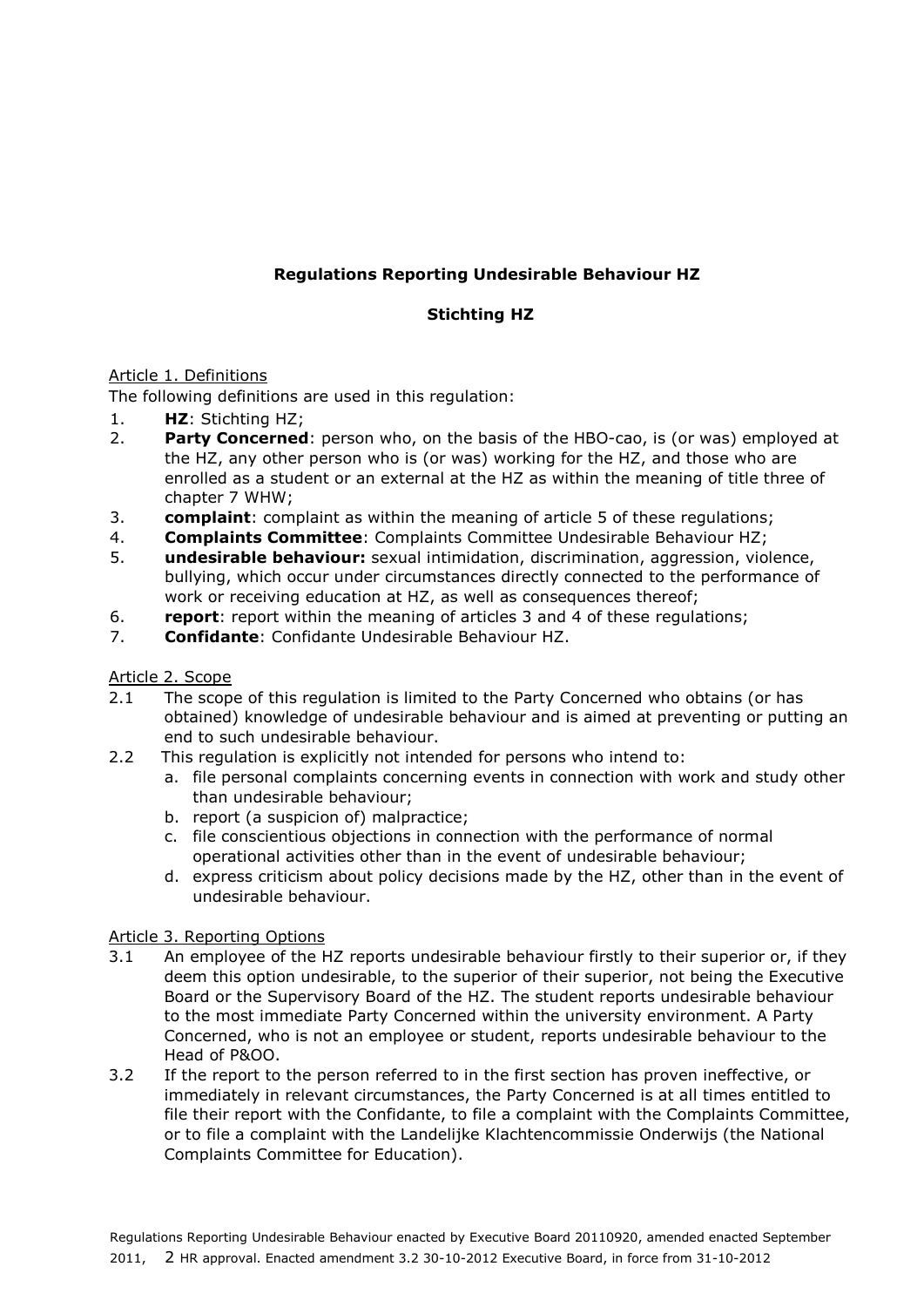## Article 4. Filing a Report with the Confidante

- 4.1 A Party Concerned who, in their respective work or study activities or environment is confronted with undesirable behaviour, can report this to the Confidante.
- 4.2 The Confidante receives the report.
- 4.3 Anonymous reports will not be processed.
- 4.4 The Confidante assists and guides the Party Concerned within the framework of the report, may investigate if desired, and takes inventory of the available options to arrive at a specific solution.
- 4.5 The report is processed in accordance with the provisions in the Regulations Confidante and Complaints Committee Undesirable Behaviour HZ. These regulations are published on the website of the HZ.

## Article 5. Filing a Complaint with the Complaints Committee

- 5.1 The Confidante can assist a Party Concerned who has filed a report of undesirable behaviour with filing a complaint with the Complaints Committee.
- 5.2 If so desired, a Party Concerned is entitled to file a complaint of undesirable behaviour directly with the Complaints Committee.
- 5.3 The Complaints Committee informs the Executive Board about the complaint and proceeds to process it.
- 5.4 After the Complaints Committee has issued advice, the Executive Board takes a decision concerning the complaint.
- 5.5 The processing of the complaint is subject to the regulations Confidante and Investigation Committee Whistleblowers HZ.

### Article 6. Legal Protection

6.1 The Party Concerned who has, in compliance with the provisions of this regulation, reported undesirable behaviour, shall not in any way be adversely affected as a consequence of filing that report. The Party Concerned who believes they are (or have been) adversely affected as a consequence of filing a report, can report this to the Confidante.

### Article 7. Anonymising

7.1 For reports or reporting other than required for the benefit of the investigation within the meaning of the regulations Confidante Undesirable Behaviour HZ, the personal data of Party Concerned must be anonymised.

### Article 8. Final Provisions

- 8.1 These regulations enter into force on 1 January 2012. As of aforementioned date, the Undesirable Behaviour Regulations enacted on 13 October 2010 are revoked.
- 8.2 These regulations will be published on the website of the HZ.
- 8.3 These regulations may be referenced as "reglement melding ongewenst gedrag HZ"
- ("Regulations Reporting Undesirable Behaviour HZ").